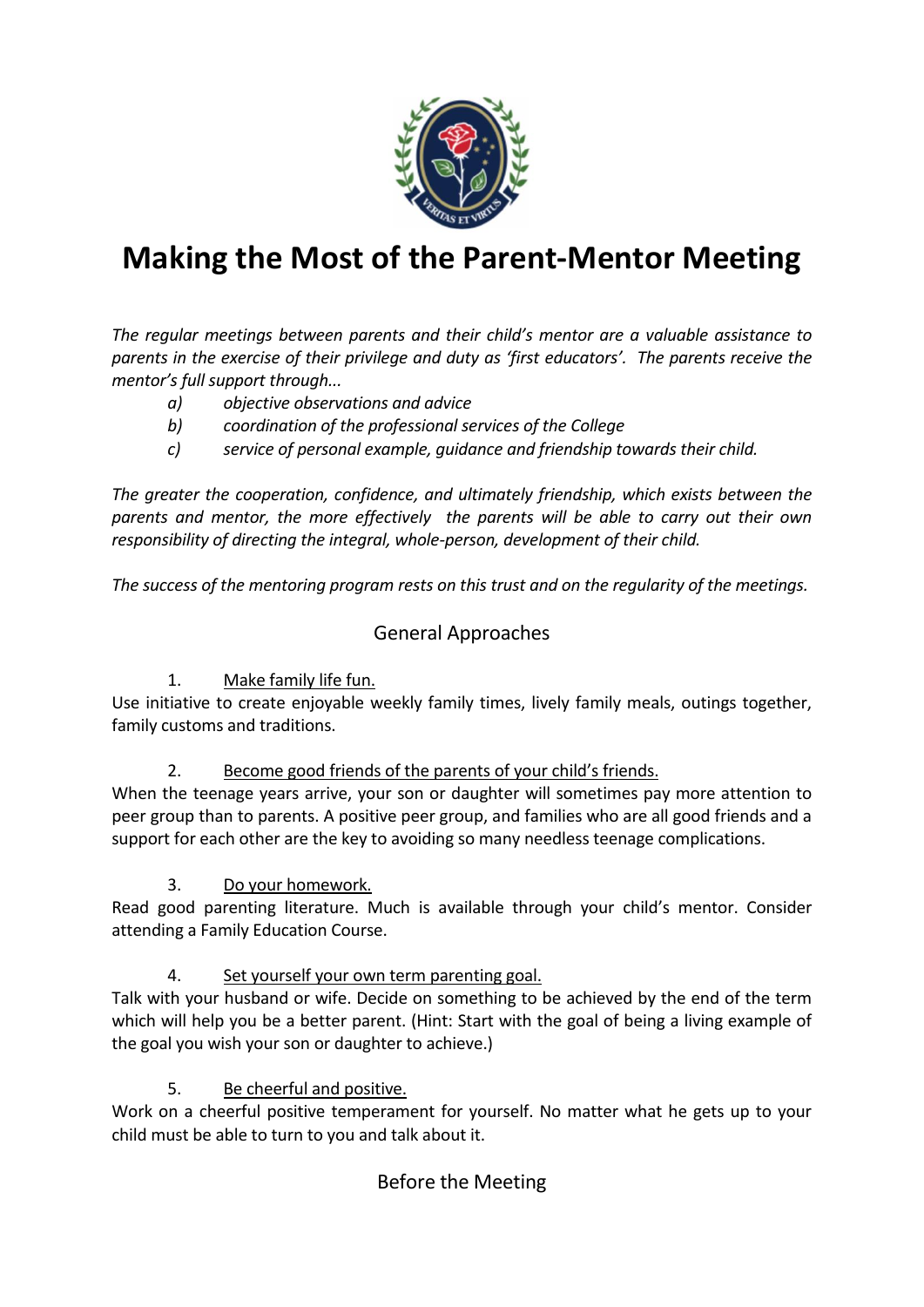#### 1. Buy a notebook.

## 2. Have you organized your parent-mentor meeting this term?

Please book early in the term. Send back the booking form or simply ring the College office to make the appointment.

## 3. Evaluate last parent-mentor meeting goals.

With your spouse evaluate the goals set in the last interview. Consider causes for any failure of your son or daughter to achieve the goals. Was each goal specified realistic? Did your child see the goal as important? Did he or she remember the targets? What have you learned about your son or daughter from his efforts during this term?

## 4. Discuss the broader issues.

Consider: character strengths and weaknesses; growth in personal responsibility; the qualities that you would like your child to possess as an adult... to be happy, generous, self-directed, able to apologise, resolute, etc; consider virtues to be highlighted at your child's present age; intellectual, physical, social, cultural development; spiritual growth; career options.

## 5. Evaluate your own performance.

Did you set a strategy for ongoing follow up of the goals from the interview? Did you provide enough encouragement and incentive? Were you cheerful and even keeled? Are you giving good example in the specific area you want your child to improve in? Was your follow up regular enough? Did you and your spouse have consistent expectations? What have you learned about yourself from your efforts this term?

## 6. Be positive.

Parents' diligent efforts always bear fruit over time. Look on problems as opportunities.

# During the Meeting

## 1. Bring a notebook.

## 2. Review last term's goals.

The quality of this review largely depends on prior preparation. There will be much greater objectivity and productivity in the discussion if thought has gone in before hand. The mentor will have discussed your child's overall progress with his teachers.

## 3. Swap other impressions and information.

Review of last report, topical issues in the class and schools, etc.

# 4. Refocus on key issues.

Make sure that the parent-tutor meeting is coming to grips with character issues and growth in virtue. Your child's academic motivation is, to a large extent, a consequence of his character development.

5. Set goals for the coming term.